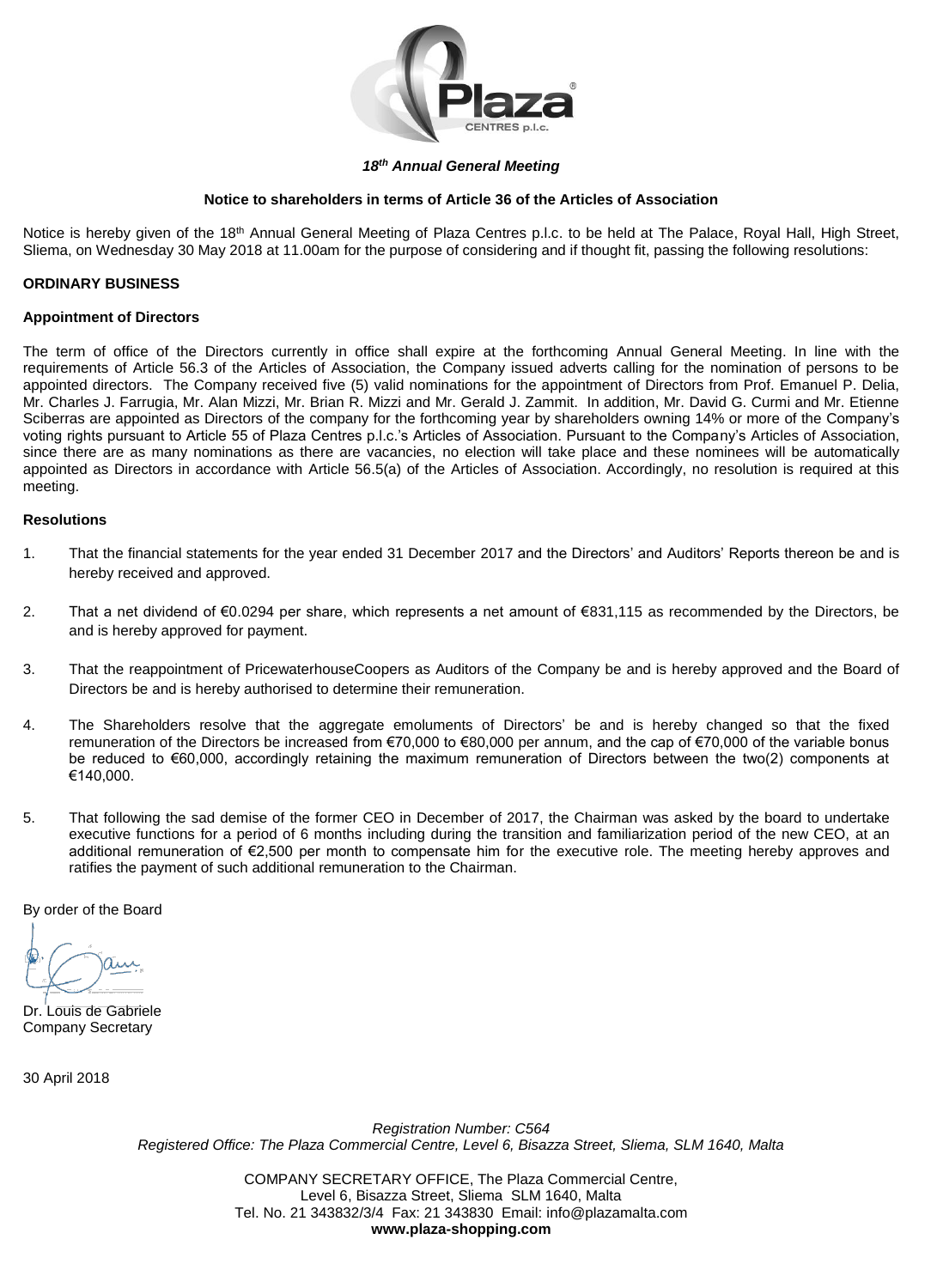# **IMPORTANT INFORMATION:**

### **A. Record Date**

This notice has been mailed to the Members registered as at the 30 April 2018. Only such Members shall be entitled to attend and vote at the Annual General Meeting.

## **B. Participation and voting by Members**

A shareholder may participate and vote at the meeting in any of the following ways:

- a) By personally attending the meeting; or
- b) By submitting a proxy form to the company.

### *Personal Attendance*

Members who wish to participate personally at the meeting shall attend in person at the meeting on the appointed day. (See "Admission to Meeting")

### *Participation by Proxy*

A Member may participate by proxy by completing the proxy form dispatched to all Members together with this notice and sending same to the office of the Company Secretary not less than 48 hours before the time appointed for the meeting.

A proxy form may be sent to the Company either:

- a) By mail to Plaza Centres p.l.c., The Plaza Commercial Centre, Level 6, Bisazza Street, Sliema SLM 1640
- b) By electronic means [charmaine@plazamalta.com](mailto:charmaine@plazamalta.com) or info@plazamalta.com

In case of proxies sent by email to the address above, the email should have attached thereto a copy of the Proxy Form duly completed and signed by the shareholder or a duly authorised person on behalf of a corporate/institutional Member.

## **C. Completing the Proxy Form**

Members are to complete all details required on the proxy form fully, clearly and accurately. This includes:

- a) Indicating whether they wish to appoint as their proxy the Chairman of the meeting or another person. In the case that a Member wishes to appoint a person other than the Chairman of the meeting as proxy, **the full name, address and I.D. Card number** of the proxy are to be clearly and legibly inserted in the appropriate space;
- b) Indicating whether the Member wishes the proxy to vote as he/she wishes or whether the proxy wishes to indicate how the proxy is to vote. In either case a mark ought to be made in the appropriate box indicated in the proxy form. In the event that no such indication is made it shall be deemed that the Member authorises the proxy to vote as he/she wishes, unless the Member indicates how he/she wishes the shares held to be voted by inserting the number of shares or another appropriate mark against the relevant resolutions, in which case the proxy shall be deemed authorised to vote only as indicated by the Member in the proxy form.
- c) Where a Member wishes to have his/her proxy to vote in a particular manner then he/she should indicate his/her voting preference in the appropriate box against each resolution. The use of a cross or a mark (instead of putting a number of votes) in the appropriate space on the ballot paper under either 'FOR' or 'AGAINST' will be interpreted that the Member has assigned all the votes either 'FOR' or 'AGAINST' the resolution as the case may be. If a cross or a mark is placed in both 'FOR' or 'AGAINST' for the same resolution, then the Member's vote on that particular resolution will be invalid.

Any resolution remaining unmarked on the ballot paper will be treated as an abstention.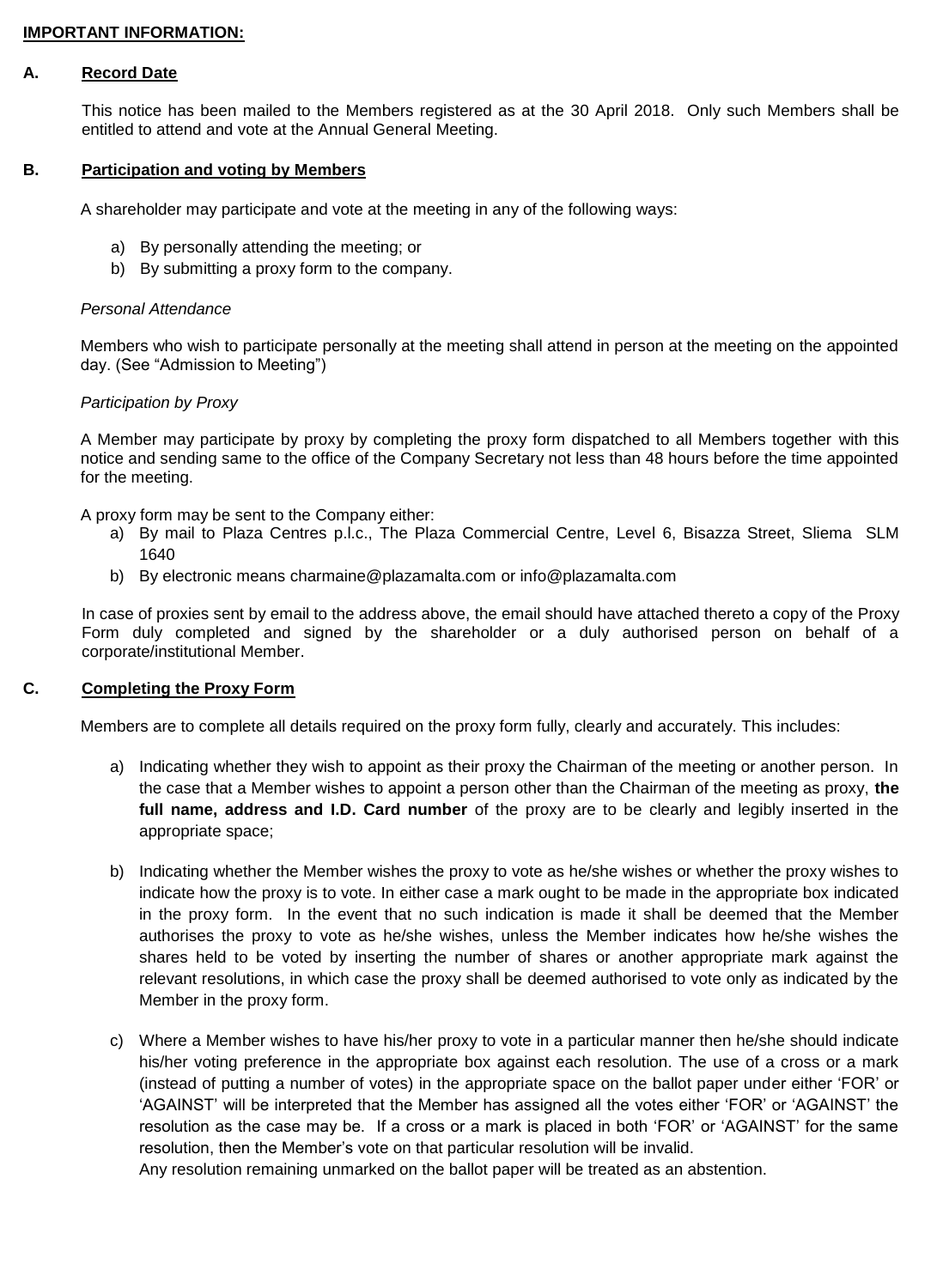## **D. Participation in Voting**

Shareholders wishing to participate simply by having their votes taken into account at the meeting should fill in the proxy form in favour of the Chairman of the meeting and then proceed to indicate in the proxy from how they wish the Chairman to vote on each resolution to be taken at the meeting.

# **E. Admission to the meeting**

- a) In order to be admitted, a Member is to present his Identity Card and the Admission Form enclosed with this documentation.
- b) In the case of shares held jointly by several persons, except in the case of shares held jointly by husband and wife, the first named joint holder on the Register of Members shall be eligible to attend and vote at the Meeting.
- c) A single representative of a joint shareholding, who is not the first named on the Register, will only be eligible to attend and vote at the Meeting if a Form of Proxy has been duly executed in his favour by all other joint holders.
- d) In the case of shares held jointly by husband and wife, both the husband and wife, or either of them, may attend the Meeting.
	- Provided that:
		- i) irrespective of whether both the husband and the wife, or either of them, attend the Meeting, only the voting document will be issued and only one of them shall be entitled to vote; and
		- ii) if they wish to appoint a proxy, the Form of Proxy must be signed and executed by both husband and wife.
- e) When a Member is a body corporate, association of persons, foundation or other collective entity, a representative thereof will only be eligible to attend and vote at the Meeting if the Form of Proxy has been duly executed in his favour by the competent organ of the entity which he represents.
- f) A Member who is a minor may be represented at the Meeting by his Legal Guardian who will be required to present his Identity card and the Admission Form.
- g) Admission to the Meeting will be commenced one hour before the advertised time.
- h) After the Meeting has proceeded to business, voting documents will continue to be issued until such time as the Meeting proceeds to vote on the first item of the Agenda whether by show of hands or by ballot. Thereafter no further voting documents will be issued and admittance to the Meeting will be discontinued.

# **F. Draft Resolutions and Documents**

The draft resolutions to be considered and voted upon at the meeting are included as an integral part of this notice. The full unabridged text of any documents submitted to the meeting shall, unless dispatched to shareholders, be available at the registered office of the Company and on www.plaza-shopping.com

A copy of this notice together will all documents and information required by Listing Rule 12.11 are available at [www.plaza-shopping.com](http://www.plaza-shopping.com/)